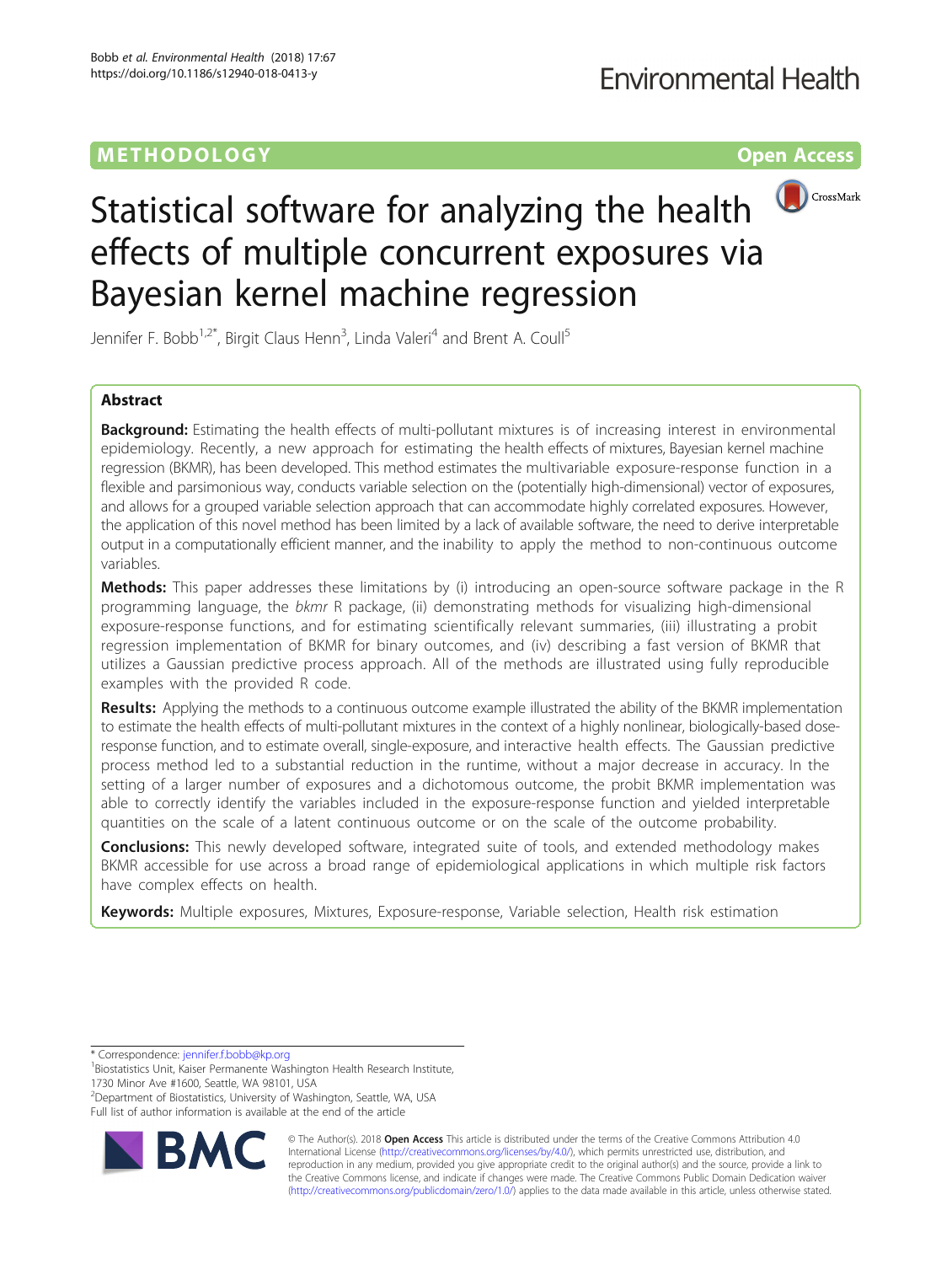## Background

Estimating the health effects of several concurrent exposures is of increasing interest in epidemiology. For example, in environmental health interest lies in estimating the impacts of multi-pollutant mixtures, such as air pollution [\[1\]](#page-9-0), toxic waste [\[2](#page-9-0)], and persistent organic chemicals [[3\]](#page-9-0). Although studies have traditionally focused on estimating the health impacts of individual exposures, it is increasingly being recognized that populations are exposed to a wide range of factors across multiple domains, including environmental stressors and genetic and psychosocial determinants, and that these factors should be considered in conjunction [[4](#page-9-0)].

A major barrier to studying the joint effects of many exposures concurrently is the lack of established statistical methods and corresponding software. Estimating the health effects of environmental mixtures is challenging because (i) exposures often have nonlinear and non-additive (eg, interactive) relationships with health outcomes, (ii) a high-dimensional vector of exposures may lead to poorly fitting regression models as the number of exposures increases relative to the number of observations in the dataset, and (iii) exposures are often highly correlated. Additionally, there are often several objectives of a multi-exposure health effect analysis, which may include estimating the overall effect of the mixture, identifying individual components that are responsible for the health effects of the mixture, visualizing the exposure-response function, and detecting interactions among pollutants [[5\]](#page-9-0). Several statistical methods have been proposed for estimating the health effects of multiple exposures, including machine learning methods such as random forests [\[6](#page-9-0)]; clustering methods and other dimensional reduction methods such as principal components analysis, factor analysis, and structural equation models; and regression penalization methods such as the lasso [[7\]](#page-9-0). However, these methods have typically addressed some but not all of the challenges and/ or scientific objectives described above. Reviews of prior methods and their limitations, as well as systematic comparisons of the performance of selected methods, have been published previously [[1](#page-9-0), [8](#page-9-0)–[12](#page-9-0)].

Recently, we developed a new approach for estimating the joint health effects of multivariate exposures, Bayesian kernel machine regression (BKMR), that simultaneously addresses the challenges and scientific objectives described above [\[13](#page-9-0)]. First, through use of a kernel function, this approach estimates the multivariable exposureresponse function in a flexible way that allows for nonlinear and non-additive effects, while adjusting for covariates including potential confounding factors. Second, the approach simultaneously incorporates variable selection on the (potentially large number of) exposures in a way that controls for multiple testing  $[14]$  $[14]$ ; this enables a parsimonious representation of the exposureresponse function. Third, we developed a hierarchical variable selection approach that addresses the issue of multicollinearity by first classifying highly correlated exposures into groups, and then simultaneously conducting variable selection on the groups of correlated exposures as well as on the individual exposures within each group. In our prior methodological work describing BKMR [[13,](#page-9-0) [15](#page-9-0)], we conducted a comprehensive evaluation of the performance of this approach. Through simulation studies based on real-world datasets, we found that (i) BKMR could well estimate exposure-response functions that included both nonlinear and non-additive effects, (ii) BKMR could identify important mixture components through variable selection, and (iii) the hierarchical variable selection approach could detect important groups of highly correlated exposures even in situations where individual components could not be identified. Additionally, BKMR has been applied previously in both toxicological and epidemiological studies leading to scientific insights that were not uncovered using standard regression approaches [[15](#page-9-0), [16\]](#page-9-0).

Several important gaps limit the applicability of statistical methods for estimating the health effects of multi-pollutant mixtures in environmental health studies. These include a lack of software applying new methodology, data-generating scenarios with complex features (e.g., clustered outcome data), and the need for computationally efficient algorithms that yield correct results in a fraction of the time. A particular challenge of studies estimating the health effects of mixtures is the need to visualize the high-dimensional exposure-response function and to conduct inference in the presence of possible nonlinear and interactive associations of the exposures with the health outcome.

Here we provide several contributions addressing these gaps. First, we introduce an open-source software package (bkmr) [[17](#page-9-0)] that implements the new BKMR approach for studying mixtures within the R statistical program [\[18\]](#page-9-0). This software provides a general, userfriendly implementation of BKMR, along with a suite of functions for processing model output to enable investigators to address the multifold objectives of a multi-exposure heath effect analysis. Second, we demonstrate methods for characterizing high-dimensional exposure-response functions, including visualizing the exposure-response relationship, and estimating scientifically relevant summaries, such as overall, single-exposure, and interactive health effects. Third, we present extensions to BKMR to enable model fitting to a broader class of applications, including a probit regression implementation for binary outcomes, and the ability to include a random intercept to account for correlated outcome data. Finally, we illustrate how a fast version of BKMR that utilizes a Gaussian predictive process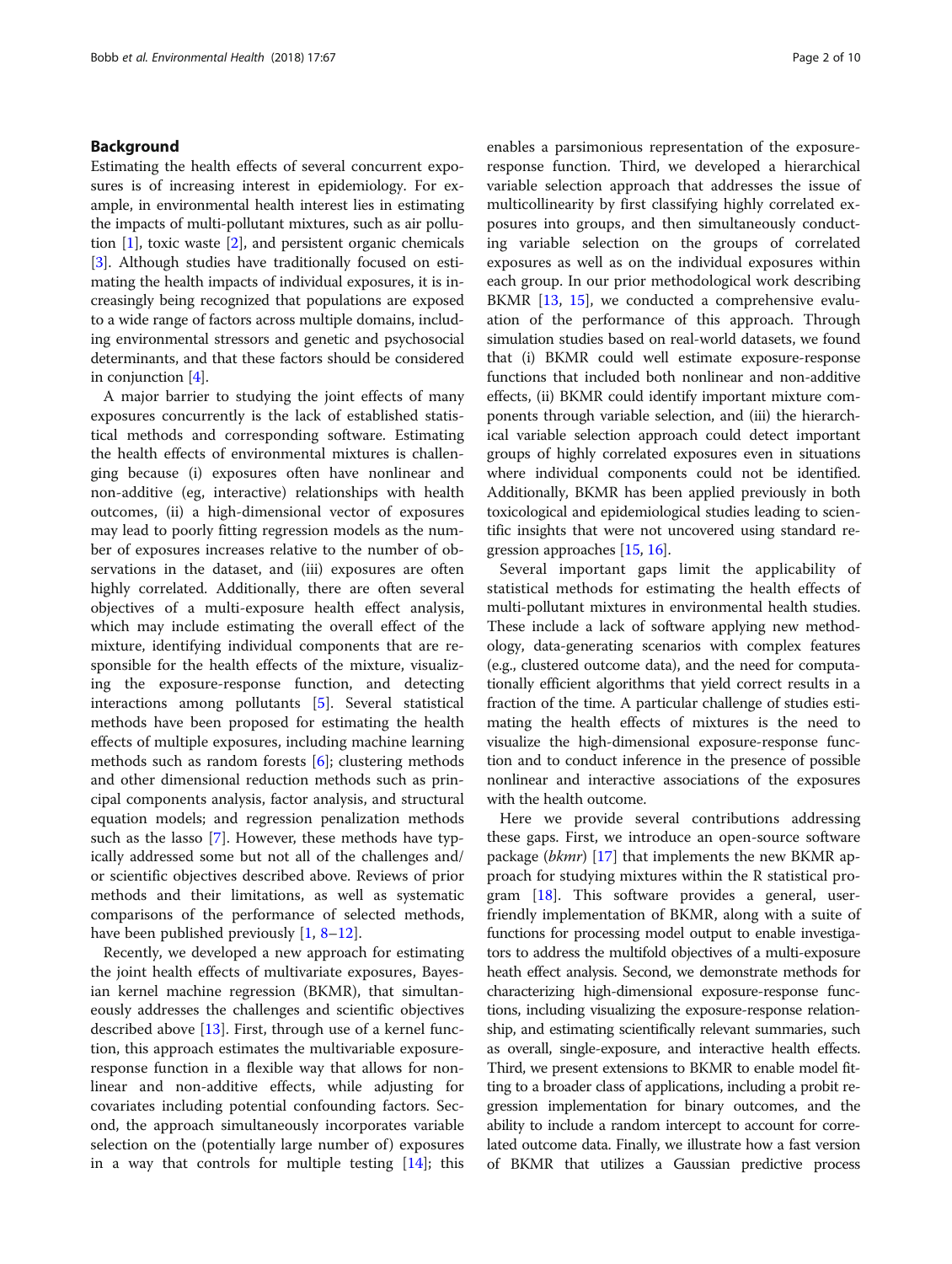approach can substantially speed up the model fitting. All of the examples used to illustrate these methods are fully reproducible with the provided R code.

## Methods

## Overview of BKMR

We first provide a brief overview of BKMR. The kernel machine regression (KMR) model for a continuous outcome is given by

$$
Y_i = h(z_{i1},...,z_{iM}) + \mathbf{x}_i'\mathbf{\beta} + \epsilon_i,
$$

where  $Y_i$  denotes the response for individual  $i$  ( $i = 1, ..., n$ ),  $z_{im}$  is the  $m^{th}$  exposure variable, h denotes the unknown exposure-response function to be estimated,  $\beta$  represents the effect of the covariates (note that  $x_i$  is a vector), and the residuals  $\epsilon_i \sim N(0, \sigma^2)$  are assumed to be independent<br>and identically (iid) pormally distributed with a common and identically (iid) normally distributed with a common variance. As described below, the effect of the exposures of interest modeled through the  $h$  function is allowed to be nonlinear and non-additive; the effect of the covariates could be modeled either linearly or more flexibly (e.g., by specifying a spline basis with a fixed number of degrees of freedom [DF] for one or more covariates). Additionally, if any covariates are hypothesized to interact with components of the mixture, then those covariates may be also be included in h.

For studies of multi-pollutant mixtures, the function  $h$ may include a large number of exposures of interest, and the relationship between these exposures and the health outcome can be complex, including nonlinear associations of one or more exposures, as well as possible interactions. Even with just a few exposures in the mixture, the combination of nonlinear and non-additive associations can lead to a high-dimension exposure-response relationship. As an illustration, if one were to model each exposure in the mixture using a spline basis with three DF to allow for nonlinearity and also include all of the interaction terms, this would result in a model with 255 parameters in the case of 4 exposures, 1023 parameters in the case of 5 exposures, and more generally,  $(1 +$  $DF^M - 1$  parameters in the case of M exposures. In this esting of a high-dimensional exposure-response funcsetting of a high-dimensional exposure-response function, it can be challenging to specify a set of basis functions (e.g., polynomial or spline terms), and fitting a model including all basis functions and their interactions, as illustrated above, can lead to problems with over-fitting. BKMR addresses this by using a kernel machine representation for  $h$ , which regularizes the high-dimensional exposure-response function (details are in [[13](#page-9-0)]). Under the kernel machine representation, rather than directly model the association of the exposures with the health outcome, one instead specifies a kernel function  $K(z_i, z_j)$  that induces correlation of health outcomes among individuals with similar exposure profiles  $z = (z_1, ..., z_M)$ . In particular, the KMR model assumes that two individuals with similar values of  $z$  (i.e.  $z_i$  close to  $z_i$ ) will have similar health risks (i.e.,  $h_i = h(z_i)$ ) will be close to  $h_i = h(z_i)$ ).

Operationally, by using the kernel machine representation, the KMR model may be expressed as a mixed-effect model [\[19](#page-9-0)], and within a Bayesian context, prior distributions are placed on all of the unknown parameters. The model is fit using Markov chain Monte Carlo (MCMC). Full details of the hybrid Gibbs/Metropolis-Hastings MCMC algorithm is described in Bobb et al. (2015) [[13\]](#page-9-0) and the supplemental material thereof.

## Incorporating variable selection

To incorporate variable selection, the kernel function may be augmented with auxiliary variables ( $r_m$ , for  $m =$ 1, ...,  $M$ ), such that when the auxiliary parameter is equal to zero, then the corresponding exposure variable is no longer included in the model (i.e., if  $r_m$  is equal to zero then exposure  $z_m$  is not selected). Fitting BKMR with component-wise variable selection yields estimates of the posterior inclusion probabilities, which provide measures of variable importance for each exposure. Alternatively, one can apply a hierarchical variable selection approach, in which groups of exposures are specified. In this latter scenario, BKMR estimates the posterior inclusion probability for each pollutant group, as well as posterior inclusion probabilities among pollutants within each group, given that the group was selected into the model. An example of when the hierarchical variable selection approach is useful is to address the issue of multicollinearity by placing highly correlated pollutants into the same group. This approach is evaluated and compared to the component-wise variable selection approach by Bobb et al. (2015) [[13\]](#page-9-0).

## Extension to clustered outcome data

In the setting of correlated outcome data, through repeated measures within the same person, or through individuals clustered within families or communities, the BKMR model can be extended as  $Y_{ij} = h(z_{ij1}, ..., z_{ijM}) + b_i$ +  $x_{ij}$   $\beta$  +  $\epsilon_{ij}$ , where  $Y_{ij}$  is the response for observation j within cluster (e.g., person) *i*,  $b_i \sim N(0, \tau_b^2)$  is a random<br>intercent and  $c \sim N(0, \sigma^2)$  are the residual error terms intercept and  $\epsilon_{ij} \sim N(0, \sigma^2)$  are the residual error terms.

Methods for characterizing the exposure-response function From fitting the BKMR model, one obtains an estimate of the exposure-response function  $h$ , which may include nonlinear and non-additive associations. Unless there are very few mixture components, it is not possible to visualize the entire exposure-response function all at once. Therefore, tools are needed to visualize cross-sections of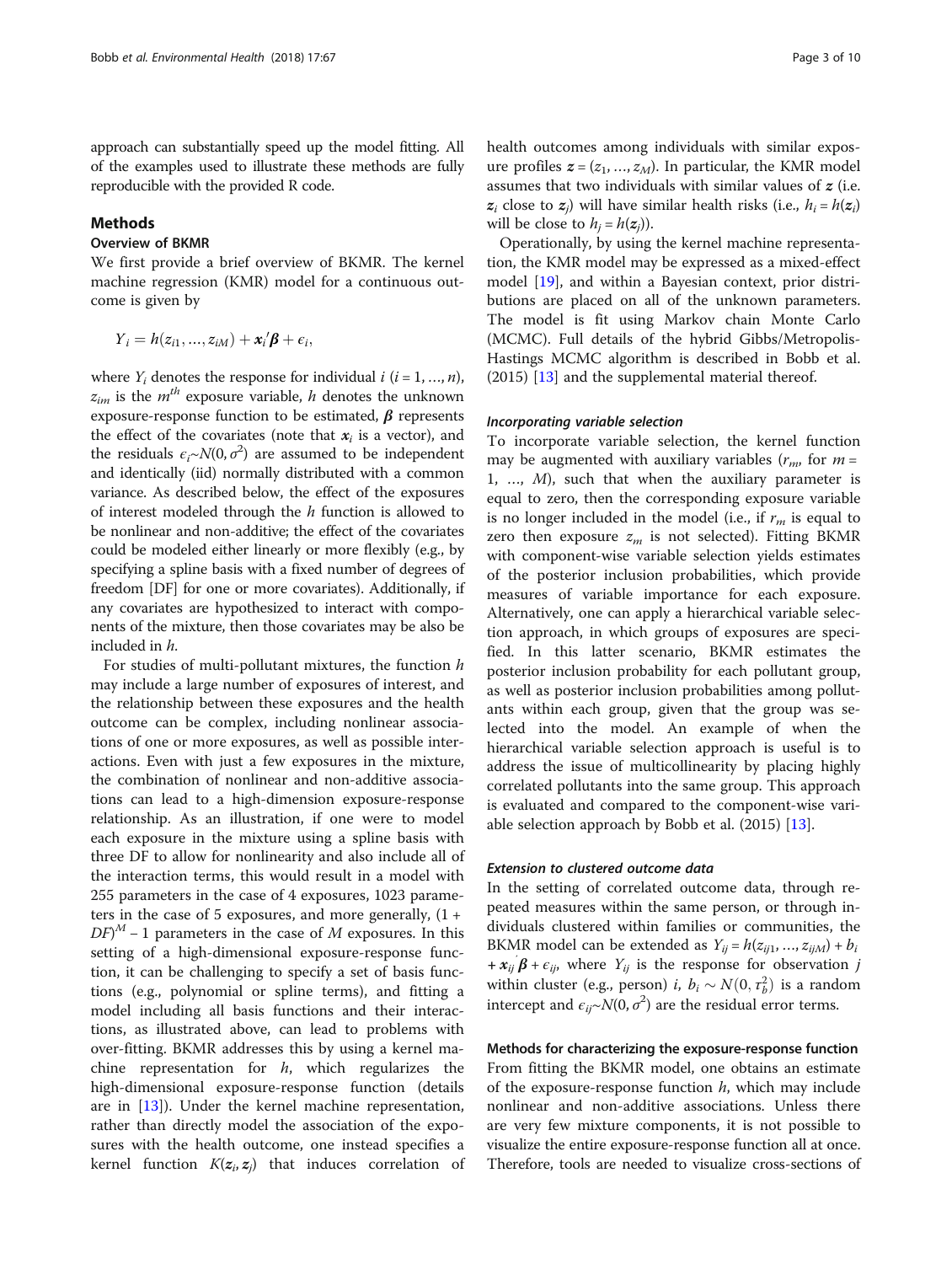h. One example of a cross-section of interest is to visualize how a single exposure is related to the outcome when all of the other exposures are fixed to specific level (e.g., median value). Similarly, one could visualize the bivariate relationship of two exposures with the health outcome, while fixing all of the other exposures to a specific level. These cross sections and others can be visualized using the *bkmr* software package and are illustrated below.

In addition to visualizing the exposure-response relationship, inference may be conducted on scientifically relevant summaries of interest. Here we define three such summaries, which quantify overall, single-exposure, and interactive health effects. In particular, we define the overall effect as the change in the mean outcome when all of the exposures  $(z_1, ..., z_M)$  are fixed at their 75th percentile as compared to when all of the exposures are fixed to their 25th percentile, with all of the covariates  $x$ held constant. With notation, this is given by  $\Delta_{tot}(25, 75)$  $= h(z_1^{75},...,z_M^{75})-h(z_1^{25},...,z_M^{25})$ , where  $z_M^p$  denotes the *p*th<br>percentile of the *urth* exposure variable A second percentile of the mth exposure variable. A second quantity of interest is a single-exposure effect, which we define as the change in the mean outcome when a single exposure is fixed at its 75th percentile as compared to when it is fixed at its 25th percentile, when all of the other exposures are fixed at their median value and all of the covariates  $x$  are held constant. For example, for exposure  $z_1$ , this is given by  $\Delta_1(25, 75 \mid 50) = h(z_1^{75}, z_2^{50}, ..., z_{M}^{50}) - h(z_1^{25}, z_2^{50}, ..., z_{M}^{50}),$  and<br>for other expecting the quantity  $\Delta_1(25, 75 \mid 50)$  is defined for other exposures the quantity  $\Delta_m(25, 75 \mid 50)$  is defined analogously. Quantifying potential interaction is often another major goal of a mixtures health effect analysis. To facilitate this, we define an interactive effect as the difference in the single-exposure health effect when all of the other exposures are fixed at their 75th percentile, as compared to when all of the other exposures are fixed at their 25th percentile, given by  $\Delta_m(25, 75 \mid 75) - \Delta_m(25, 75 \mid 25)$ . We note that the choice here of using the 25th and 75th percentiles is illustrative; these values may be modified as desired, and the above summaries can be calculated using any choice of threshold. Within a Bayesian framework, inference on the parameters above is conducted by calculating posterior mean estimates and 95% credible intervals for any of the numerical summaries of interest. Inference on other functionals of  $h$  that set exposures to fixed values may be conducted analogously.

## Probit BKMR for binary outcomes

BKMR can be extended to binary outcomes via generalized linear modeling. For reasons of computational efficiency for Bayesian inference, we use probit, rather than logistic, regression. The probit BKMR model is given by

$$
\Phi^{-1}(\mu_i) = h(z_{i1},...,z_{iM}) + \mathbf{x}_i'\mathbf{\beta},
$$

where  $\Phi$  is the cumulative distribution function (CDF) for the standard normal distribution  $(\Phi^{-1})$  is the probit link function) and  $\mu_i = P(Y_i = 1)$  is the probability of an event  $(Y_i$  is a binary [0/1] variable).

It is well known that the probit model can be expressed using a latent normal random variable formulation. In particular, the probit model above can be expressed as  $Y_i^* = h(z_{i1}, ..., z_{iM}) + x_i'\beta + e_i$ , where  $e_i$  is<br>standard normal and  $Y_i = I(Y^* > 0)$  is equal to 1 if  $Y^*$ standard normal and  $Y_i = I(Y_i^* > 0)$  is equal to 1 if  $Y_i^* > 0$  and is equal to zero otherwise. Under this formula i > 0 and is equal to zero otherwise. Under this formulation, extension of the BKMR model from Gaussian outcomes to binary outcomes is relatively straightforward. One can simply apply the MCMC algorithm derived for normally distributed outcomes with an additional step of sampling from the posterior distribution of the latent  $Y_i^*$ variables using a truncated normal distribution.

Although probit regression tends to be less common than logistic regression in many environmental health applications, it yields interpretable quantities both on the scale of the latent continuous outcome and on the scale of the outcome probability. In particular, by considering the latent normal formulation above,  $h$  may be interpreted as the relationship between the exposures and some underlying, continuous latent variable (Y\*). For example, if Y is an indicator variable for whether an individual has a particular health outcome, Y<sup>∗</sup> could be interpreted as a latent marker of health status. Additionally, probit model coefficients can be converted into more familiar odds ratios using well-known formulae [[20\]](#page-9-0). In particular, we have  $logit(\mu) \approx 1.6 \cdot \Phi^{-1}(\mu)$  so that  $\beta_{\text{max}} \approx 1.6 \cdot \beta_{\text{max}}$ . This approximation works well pro- $\beta_{logit} \approx 1.6 \cdot \beta_{probit}$ . This approximation works well provided the probability of the outcome event given the included predictors is not too close to 0 or 1.

## Gaussian predictive process

A major computational burden in fitting BKMR is the need to invert an n-by-n matrix (multiple times) at each iteration of the algorithm, where n is equal to the number of observations in the data. One way to reduce the computation time is to employ a Gaussian predictive process [\[21\]](#page-9-0), an approach originally developed for large spatial datasets and which has been used previously in models with Gaussian process priors [[22](#page-9-0)]. In this approach one specifies a set of points (referred to as 'knots') that covers the exposure space and then computes the projection of each vector of exposures onto the lower dimensional space spanned by the set of knots. Under this approximate approach, rather than needing to invert an n-by-n matrix, the algorithm only needs to invert a square matrix with dimension equal to the number of knots.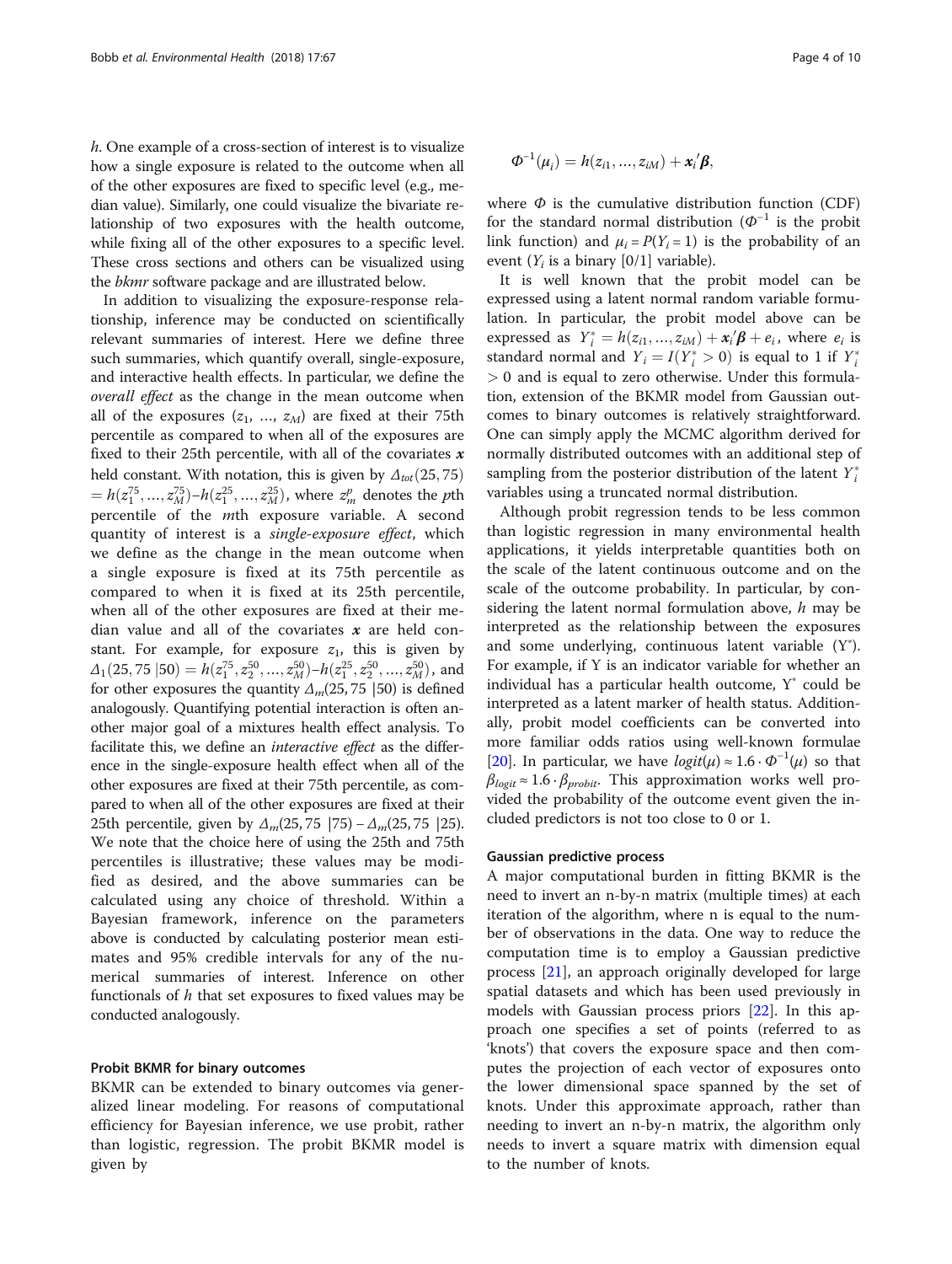## Software implementation

The *bkmr* software is implemented as an R (R Development Core Team 2017) package. It has dependencies to the following packages: dplyr, magrittr, nlme, fields, truncnorm, tidyr, MASS, and tmvtnorm. The R software and these required packages can be obtained from the CRAN website at [[https://cran.r-project.org/\]](https://cran.r-project.org/). Furthermore, daily builds of package bkmr are provided on the CRAN website [[https://cran.r-project.org/web/packages/](https://cran.r-project.org/web/packages/bkmr/index.html) [bkmr/index.html\]](https://cran.r-project.org/web/packages/bkmr/index.html). It has been published under GPL version 2. Source code is available on GitHub at [\[https://](https://github.com/jenfb/bkmr) [github.com/jenfb/bkmr](https://github.com/jenfb/bkmr)].

The package provides a complete framework for applying BKMR to conduct an analysis of the health effects of multiple exposures. The main function (kmbayes) implements a MCMC sampler to fit a BKMR model and includes the following features:

- the outcome may be either continuous or binary (specified using the family argument)
- option to include a random intercept to account for clustered or repeated measures outcome data (id argument)
- option to fit the model with or without variable selection (varsel)
- option to apply hierarchical variable selection (groups)
- implements a Gaussian predictive process approach to speed up model fitting for large sample sizes (knots)
- option to change default settings for the MCMC algorithm (control.params argument)

After fitting the BKMR model, a suite of post-processing functions are available, including functions to:

- provide a parsimonious summary of model output (print and summary methods)
- extract estimates of the posterior inclusion probabilities, which provide measures of variable importance for each exposure (ExtractPIPs function)
- extract summaries of posterior distributions of model parameters, including posterior mean, standard deviation, and quantiles (ExtractEsts function)
- obtain scientifically relevant summaries of the multivariable exposure-response function (these functions are illustrated in detail through the continuous outcome example below).

Example code illustrating the main kmbayes function is shown in Fig. [1.](#page-5-0) Additional details on the BKMR implementation are available in the package overview guide [<https://jenfb.github.io/bkmr/overview.html>].

## Practical considerations

Inference based on BKMR is contingent upon convergence of the MCMC algorithm. Several approaches can be used to monitor convergence, including visually inspecting the trace plots of model parameters, or more formal methods such as the Gelman-Rubin diagnostic [[23\]](#page-9-0). The package overview guide [[https://jenfb.github.](https://jenfb.github.io/bkmr/overview.html) [io/bkmr/overview.html](https://jenfb.github.io/bkmr/overview.html)] provides details on how to modify the tuning parameters for running the MCMC algorithm in order to speed up convergence.

Additionally, it is good practice to evaluate the sensitivity of results to the choice of prior distribution specification. This can be done in the R package by changing the default settings. Of note, we have found that when conducting BKMR with variable selection, the magnitudes of the posterior inclusion probabilities can be sensitive to the choice of the prior distribution on the  $r_m$ parameters (though in our experience the relative ordering of the posterior inclusion probabilities has tended to remain stable) [\[15](#page-9-0)]. We therefore recommend varying the specifications of the prior distributions for these  $r_m$ parameters; additional guidance is given in the overview guide [\[https://jenfb.github.io/bkmr/overview.html\]](https://jenfb.github.io/bkmr/overview.html), including an approach for incorporating prior knowledge on the degree of smoothness of the exposure-response function.

## **Results**

We illustrated the above approaches using two example datasets. For the first example, we applied BKMR to a simulated dataset that was generated as part of the 2015 workshop hosted by the National Institute for Environmental Health Sciences (NIEHS), titled "Statistical Approaches for Assessing Health Effects of Environmental Chemical Mixtures in Epidemiology Studies." The goal of the workshop was to compare statistical methods by applying them to common datasets developed by epidemiologists and toxicologists based on real-world data applications [[24\]](#page-9-0). A key feature of the workshop was that it used simulated datasets generated by scientists who did not develop the statistical methods being compared, which provides an objective benchmark for evaluating the methods' performance. Applying BKMR in this setting illustrates the performance of the method in the context of a highly nonlinear, biologically-based dose-response function. For the second example, we considered a simulated dataset with a larger number of exposures and a dichotomous outcome, in order to illustrate probit BKMR.

## Continuous outcome example

For the continuous outcome setting, we used the first simulated data set (Data Set #1) from the NIEHS work-shop [\[25](#page-9-0)], which included 7 exposure variables  $(z_1, ..., z_7)$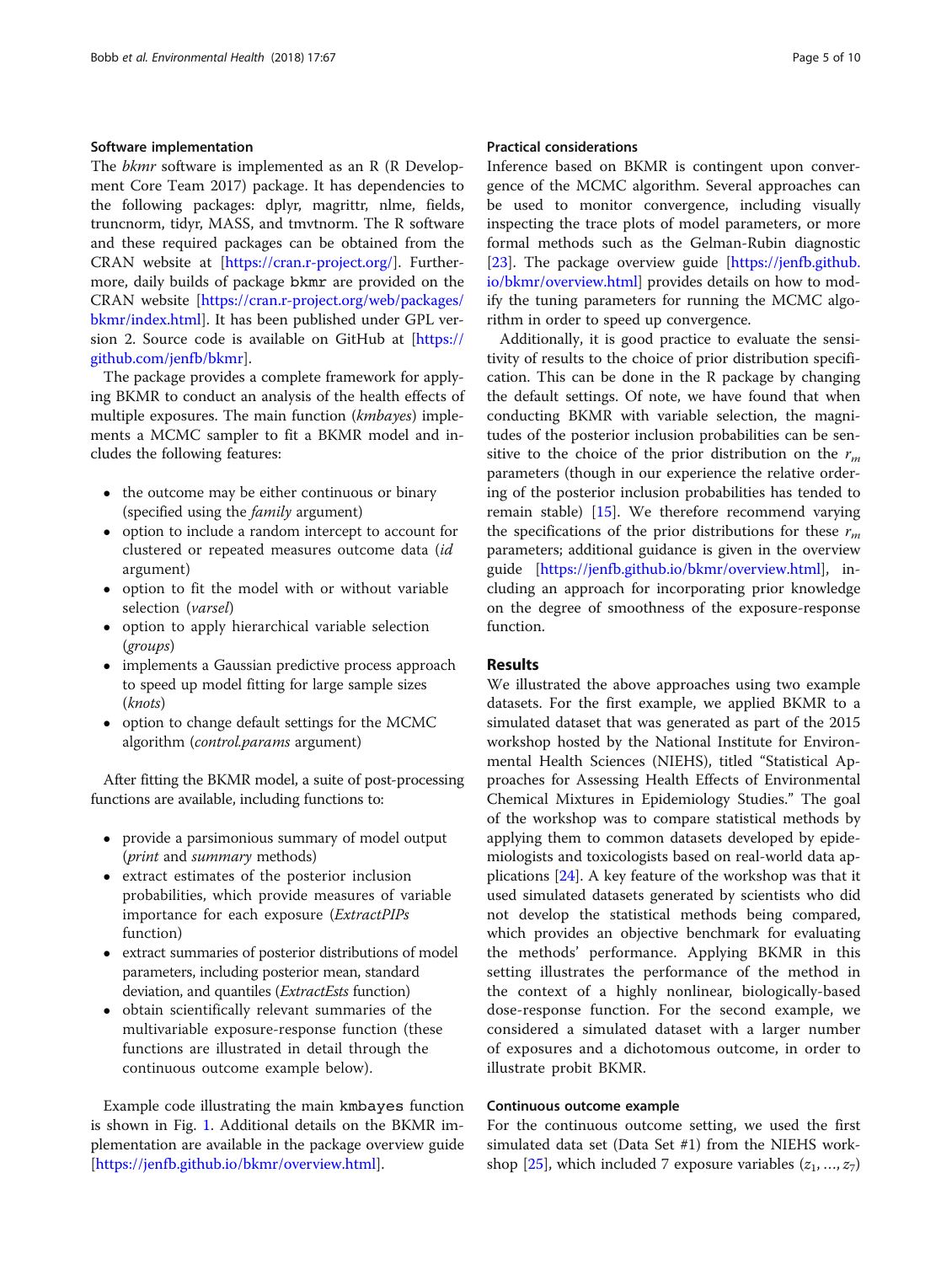```
## load R package
              library(bkmr)
              ## Generate example dataset
              dat \le - SimData (n = 300)
              ## Fit BKMR without variable selection
              km <- kmbayes (y = dat$y, Z = dat$Z, X = dat$X, verbose = FALSE)
              ## Fit with variable selection - add more iterations
              kmsel <- kmbayes(y = dat$y, Z = dat$Z, X = dat$X, verbose = FALSE,
                                  varsel = TRUE, iter = 2000)
              ## Generate knot matrix; fit with Gaussian predictive process
              knots <- fields::cover.design(dat$Z, nd = 50)$design
              kmknot <- kmbayes(y = dat$y, Z = dat$Z, X = dat$X, verbose = FALSE,
                                   varsel = TRUE, iter = 2000, knots = knots)
Fig. 1 Usage example showing R code to fit BKMR with a continuous outcome. Here 'y' denotes the response vector of length n (where n is the
number of observations); 'Z' is the n-by-M exposure matrix, where M is the number of exposure variables included in the exposure-response function
```
h; and 'X' is the  $n$ -by-P covariate matrix, where P is the number of covariates

and a single covariate  $x$  in 500 individuals. We applied BKMR to fit the model  $E[Y_i] = h(z_{i1}, ..., z_{i7}) + \beta x_i$ , where  $Y_i$  denotes the response for individual i, h denotes the unknown exposure-response function to be estimated, and  $\beta$  represents the effect of the covariate. Reproducible code along with complete results from the analysis is available at [\[https://jenfb.github.io/bkmr/SimData1.html](https://jenfb.github.io/bkmr/SimData1.html)]; here we describe select results.

As mentioned above, several functions are provided for processing the model output. Variable selection yields posterior inclusion probabilities (PIPs), whose values range from 0 to 1 and whose magnitude indicates relative variable importance. In the simulated example, the estimated PIPs were close to 0 for exposures  $z_3$  and  $z<sub>6</sub>$  and were 1 for the remaining exposures. To illustrate the methods for visualizing the multivariable exposureresponse function, we explored different cross-sections (Fig. [2](#page-6-0)). For example, Fig. [2a](#page-6-0) shows the (covariate-adjusted) association of  $z_7$  with the outcome, which indicates a nonlinear relationship with a steeper slope at lower levels of exposure that appears to plateau at higher exposure levels. Figure [2b](#page-6-0) shows the joint association of  $z_1$  and  $z_7$  with the response at different percentiles of a third exposure  $(z_5)$ , which is useful for visualizing potential three-way interactions, though in this example the similar pattern in association across levels of  $z_5$  suggests a lack of evidence of three-way interaction.

We additionally calculated statistics summarizing the scientifically-relevant features of the exposure-response function described above (Fig. [3](#page-7-0)). Estimates of the overall effect of the mixture (3a) revealed that increasing levels of joint exposure were associated with higher levels of the outcome. To characterize the contribution of individual exposures to the overall effect, single-exposure effect estimates (3b) suggested that increases in

exposure to  $z_7$ ,  $z_1$ , and  $z_2$  were associated with higher levels of the outcome and that increases in exposure to  $z_5$  and  $z_4$  were associated with lower levels of the outcome. The single-exposure estimate for  $z_5$  was larger in magnitude when all of the remaining exposures were fixed at their 75th percentile as compared to when they were fixed at their 25th percentile, indicating possible interaction of  $z_5$  with one (or more) of the other exposure variables. To further explore this possibility, we calculated interactive effects (3c), which suggested that this interaction is statistically significant.

Comparisons of our results to the true exposure-response function used to generate the simulated dataset [[26\]](#page-9-0) demonstrate that BKMR was correctly able to identify which exposures were truly associated with the outcome and the direction of these associations. In addition, we were able to identify the nonlinear exposure-response relationship of the individual predictors, and to well-approximate the full exposure-response function that included both nonlinear and non-additive associations (See [[https://jenfb.github.io/bkmr/SimData1.html\]](https://jenfb.github.io/bkmr/SimData1.html)). Using the approximate, Gaussian predictive process method led to a reduction in the runtime of 49% when 100 knots were used (from 0.137 to 0.070 s per MCMC iteration) and a reduction in the runtime of 74% when 50 knots were used (to 0.036 s per iteration), without any substantial decrease in accuracy in estimating the exposure-response function in this example. Computations were performed using a 1.7 GHz processor with 8 GB of memory.

## Binary outcome example

To illustrate probit BKMR, we simulated a dataset that included 30 exposure variables for a sample size of  $n =$ 200. The binary outcome depended on quadratic terms of four of the exposures and on a linear interaction term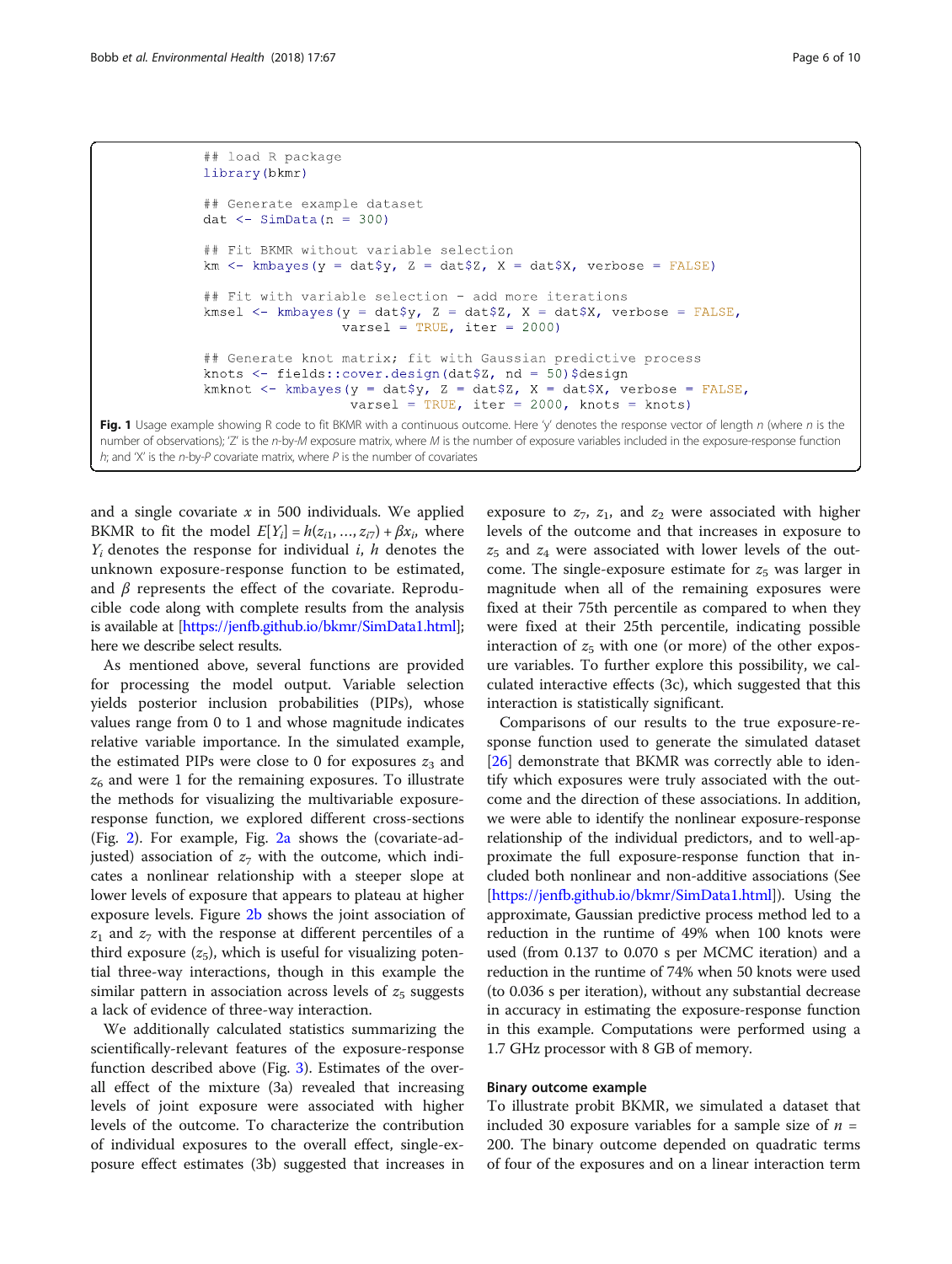<span id="page-6-0"></span>

between two of these. Reproducible code and detailed results for this example are available at [[https://jenfb.](https://jenfb.github.io/bkmr/ProbitEx.html) [github.io/bkmr/ProbitEx.html\]](https://jenfb.github.io/bkmr/ProbitEx.html); select results are shown in Fig. [4](#page-8-0). Posterior inclusion probabilities indicate that BKMR was correctly able to identify the variables included in the exposure-response function (4a) and to identify the quadratic exposure-response function without assuming this relation a priori (4b). As discussed above, the probit BKMR model yields interpretable quantities on the scale of the latent continuous outcome and on the scale of the outcome probability. Here, the u-shaped relationship of  $z_1$  suggests that both higher and lower levels of exposure may be associated with higher levels of the latent continuous outcome as compared to moderate levels of exposure.

We also illustrate how one can use the predicted probabilities from probit BKMR to compute quantities of interest, such as the risk difference (4c). For example, the point estimate (95% posterior credible interval) for the risk difference comparing the probability of the binary outcome when exposure 2 is at its 75th percentile versus its 50th percentile, for all of the remaining exposures fixed at their median value, was 0.42 (0.02, 0.73) when the single confounder  $x$  is fixed at its 25th percentile and was 0.32 (0.01, 0.72) when the confounder  $x$ is fixed at its 75th percentile. (The true risk difference was 0.32 and 0.28, respectively.) This indicates evidence of a statistically significant association between increasing levels of exposure 2 from moderate to high with an increased absolute risk of the outcome that persists across levels of confounder x.

## Discussion

The bkmr software package provides a general, opensource implementation of BKMR, a new and flexible approach for estimating the joint health effects of simultaneous exposure to multiple concurrent risk factors. The model specification can accommodate a broad range of data application scenarios common in environmental health, including continuous or binary outcomes, repeated-measures or clustered outcome data, and highly correlated exposures. A suite of functions is provided to process model output, addressing scientific questions of interest on features of the multivariate exposure-response relationship.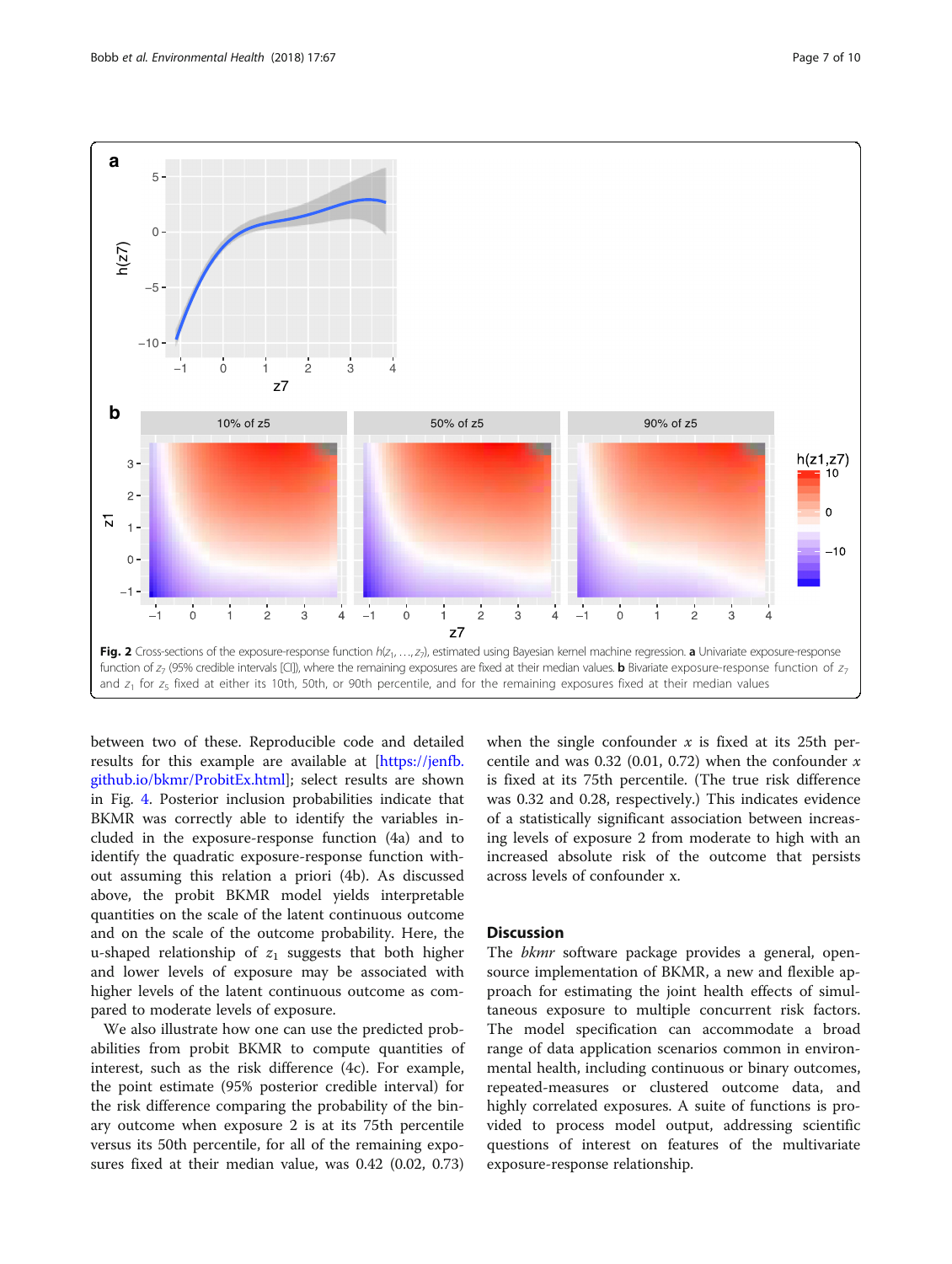<span id="page-7-0"></span>

A key feature of BKMR is the estimation of the multivariable exposure-response function, which may often be high-dimensional in studies of the health effects of environmental mixtures. However, it can be challenging to conduct inference in this setting. Accordingly, we proposed several numerical summaries of the exposureresponse function to allow investigators to estimate overall effects of the mixture, single-exposure health effects, and interactive effects. Rather than require quantities to correspond to specific parameters of a regression model (e.g., coefficients on main effect or interaction terms), as is often done in statistical modeling, the numerical summaries we proposed can be estimated regardless of the specific form of the regression model. Thus, they are broadly applicable to exposure-response relationships estimated from other (i.e., non-BKMR) statistical models. As with any dimension reduction technique, care is warranted when interpreting summary measures since they could mask potentially complex features of the data. For example, a single-exposure summary that compares health outcomes at high versus low exposure could appear null if there is a u-shaped relationship; likewise, an apparent null overall association may be observed if half of the exposures are positively associated and half are negatively associated with a similar magnitude. It is therefore

recommended to explore a range of summary measures and to visualize different cross-sections of the exposureresponse surface, together with the PIP, or variable importance, scores.

The MCMC algorithm we implemented for fitting BKMR employs several tricks to speed up the computation. First, rather than update the subject-specific effects of the mixture  $h_i$  within the main function used to fit BKMR, we marginalize the posterior distribution over these parameters  $[13]$  $[13]$ . These subject-specific effects are typically not themselves of scientific interest; rather, investigators often desire estimates of the general form of the exposure-response function, which can be visualized and summarized via the post-processing functions described above. Second, the implementation for binary outcomes utilizes the latent normal specification of probit regression, which has computational advantages for Bayesian inference. Third, the software allows for applying a Gaussian predictive process approach [\[21\]](#page-9-0), originally developed for large spatial datasets, which projects the exposure space onto a smaller number of points ('knots'), leading to efficient computation of health risk estimates.

Several additional functionalities could be added. Allowing for count outcome data via Poisson BKMR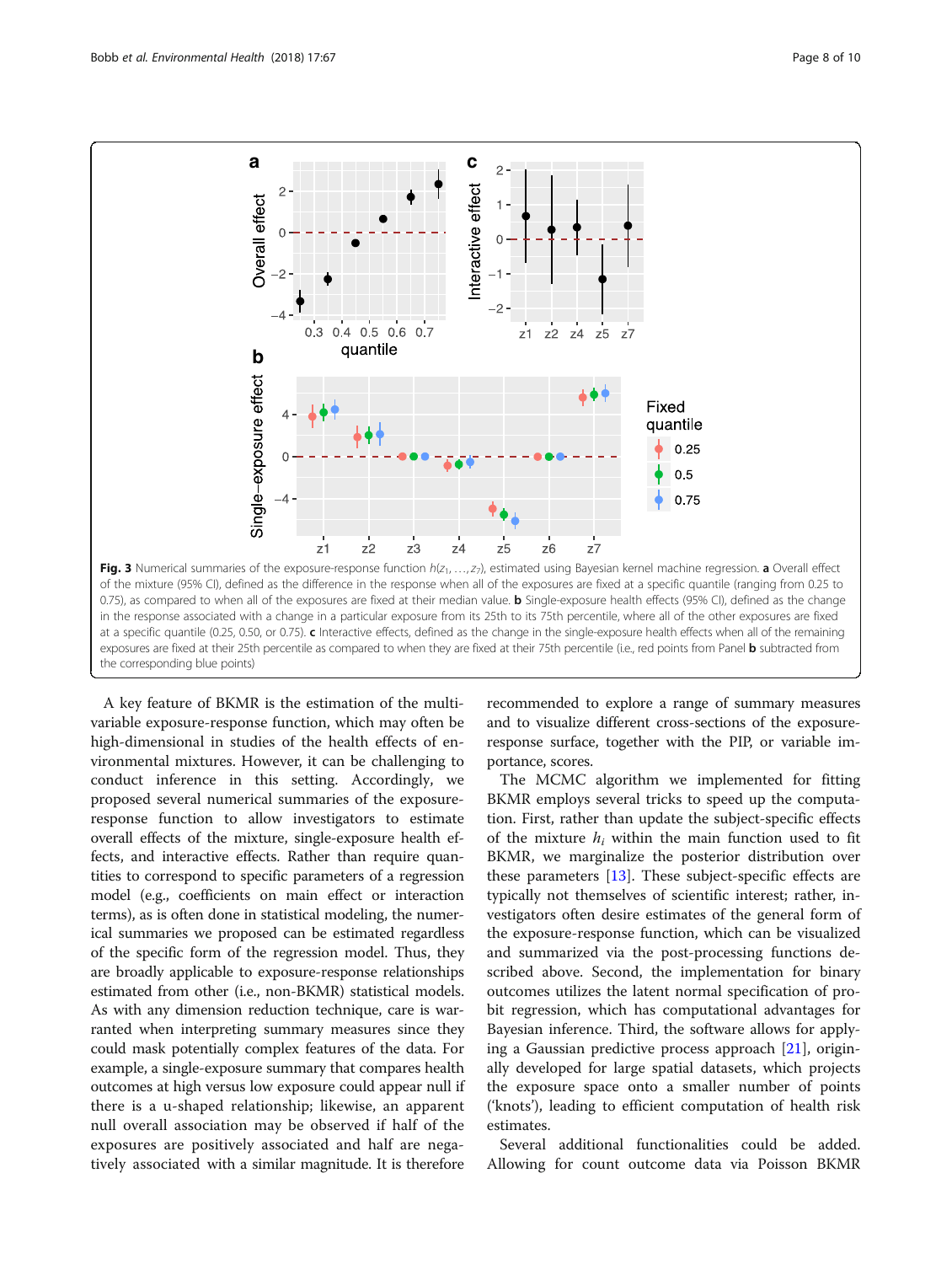<span id="page-8-0"></span>

would enable the model to be applied to time series studies that estimate the joint health effects of dayto-day changes in multiple community-level risk factors (e.g., temperature and air pollution) on daily outcomes (e.g., hospitalization rates) [[27](#page-9-0)]. However, implementation of the MCMC algorithm in this setting requires additional complexity because the computational tricks described above are not applicable. Additionally, the implementation focuses on a particular choice of kernel function for specifying the BKMR model, namely the Gaussian kernel. Our previous simulation studies showed that this specification is relatively flexible, accurately capturing a wide range of underlying forms of the true exposure-response function. However, the ability to specify other kernel functions could be added in the future. Along these same lines, our focus has been on estimating the joint health effects of continuous exposure variables; allowing for exposure-response surfaces that are functions of both categorical and continuous exposures may also be of interest. Finally, beyond estimating

specific interactive-effect summary measures, one may be more broadly interested in detecting whether two groups of exposure variables interact [\[28](#page-9-0)–[30\]](#page-9-0). This could be done within the BKMR framework by applying kernel decomposition methods to evaluate whether the kernel function  $h(z_1, z_2)$  could be expressed as  $h(z_1) + h(z_2)$  for two groups of exposures  $(z_1 \text{ and } z_2)$ .

## Conclusions

In summary, this newly developed software provides an integrated set of tools for conducting a mixtures health effect analysis. The software and expanded toolbox make BKMR accessible for use across a broad range of epidemiological applications in which a large number of exposures have complex, potentially nonlinear and interactive effects on health.

#### Abbreviations

BKMR: Bayesian kernel machine regression; CI: Credible interval; DF: Degrees of freedom; KMR: Kernel machine regression; MCMC: Markov chain Monte Carlo; NIEHS: National Institute for Environmental Health Sciences; PIP: Posterior inclusion probability